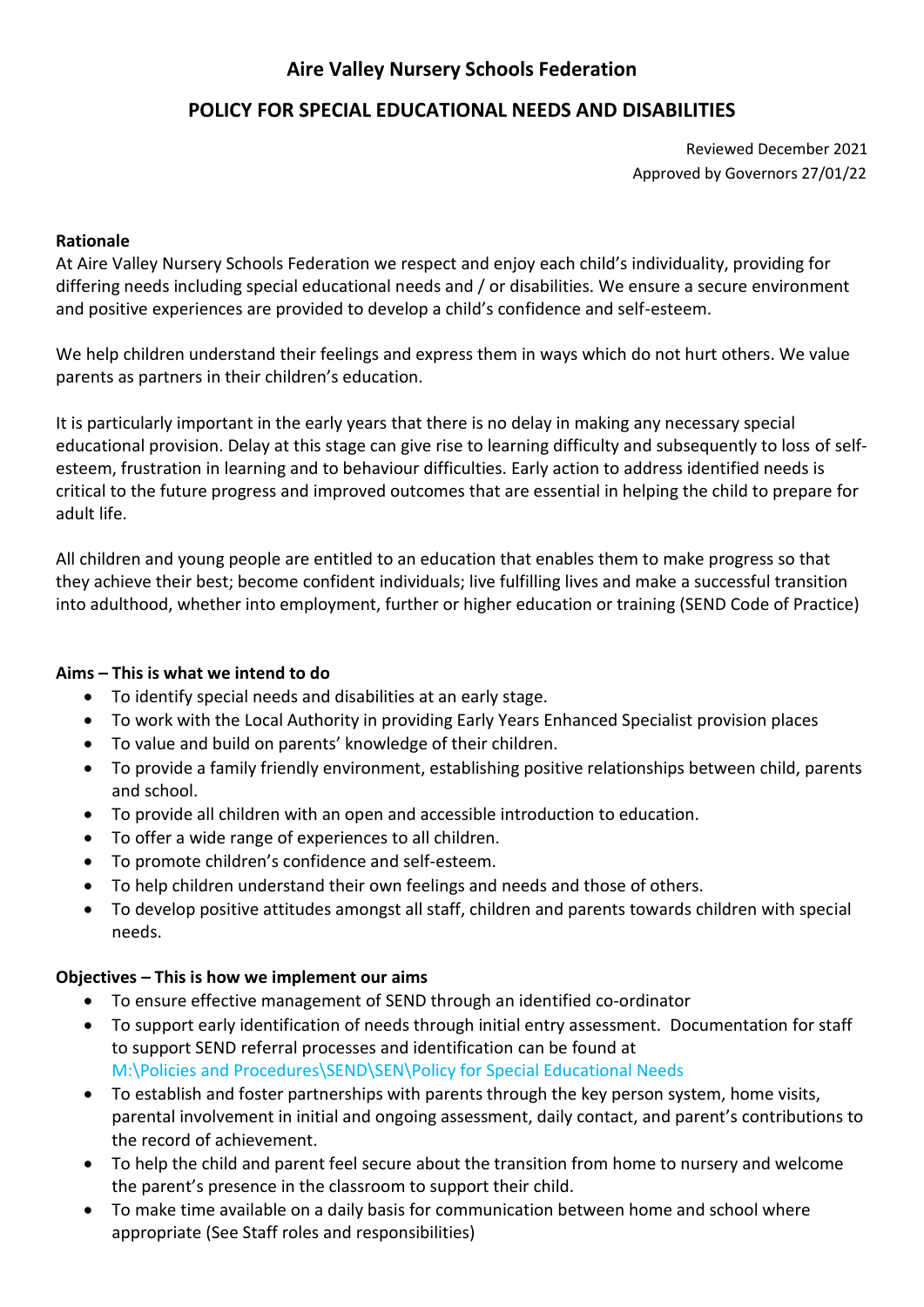- To offer a range of experiences and resources which are accessible to all children and which value and extend their home experiences.
- To regularly place concerns about individual children and special needs on the agenda of staff meetings in which individual children's progress and needs are discussed
- To value and acknowledge a child's achievements.
- To support children's ability to express themselves and respect others.
- To identify and meet the professional development needs of staff in respect of special needs.
- To support parents understanding of nursery education through displays, booklets and discussions which chart their own child's progress through different stages of development.
- To work collaboratively with other professionals/agencies with the aim of working together to effectively support children's needs.

# L**egislation and guidance**

This policy and the SEND information report is based on the statutory [Special Educational Needs and](https://www.gov.uk/government/uploads/system/uploads/attachment_data/file/398815/SEND_Code_of_Practice_January_2015.pdf)  [Disability \(SEND\) Code of Practice](https://www.gov.uk/government/uploads/system/uploads/attachment_data/file/398815/SEND_Code_of_Practice_January_2015.pdf) and the following legislation:

- [Part 3 of the Children and Families Act 2014](http://www.legislation.gov.uk/ukpga/2014/6/part/3), which sets out schools' responsibilities for pupils with SEN and disabilities
- [The Special Educational Needs and Disability Regulations 2014](http://www.legislation.gov.uk/uksi/2014/1530/contents/made), which set out schools' responsibilities for education, health and care (EHC) plans, SEN co-ordinators (SENCOs) and the SEN information report

# **Definitions and identification of needs**

A pupil has SEN if they have a learning difficulty or disability which calls for special educational provision to be made for them.

They have a learning difficulty or disability if they have:

- A significantly greater difficulty in learning than the majority of the others of the same age, or
- A disability which prevents or hinders them from making use of facilities of a kind generally provided for others of the same age in mainstream schools

Special educational provision is educational or training provision that is additional to, or different from, that made generally for other children or young people of the same age by mainstream schools.

Identification is made by staff through:

- Observations
- Concerns expressed by parents.
- Information received through other agencies e.g. Speech and language therapist

Both our schools follow the stages set out in the revised SEND Code of Practice. This identifies the stage the child is at, and clarifies who is responsible for the additional provision that is needed to support the child's progress. Our system of observation and record keeping, which operates in conjunction with parents, enables us to monitor children's needs and progress on an individual basis.

Parents are consulted at every level of the intervention. Action is then taken to put effective support in place. This is known as the graduated approach.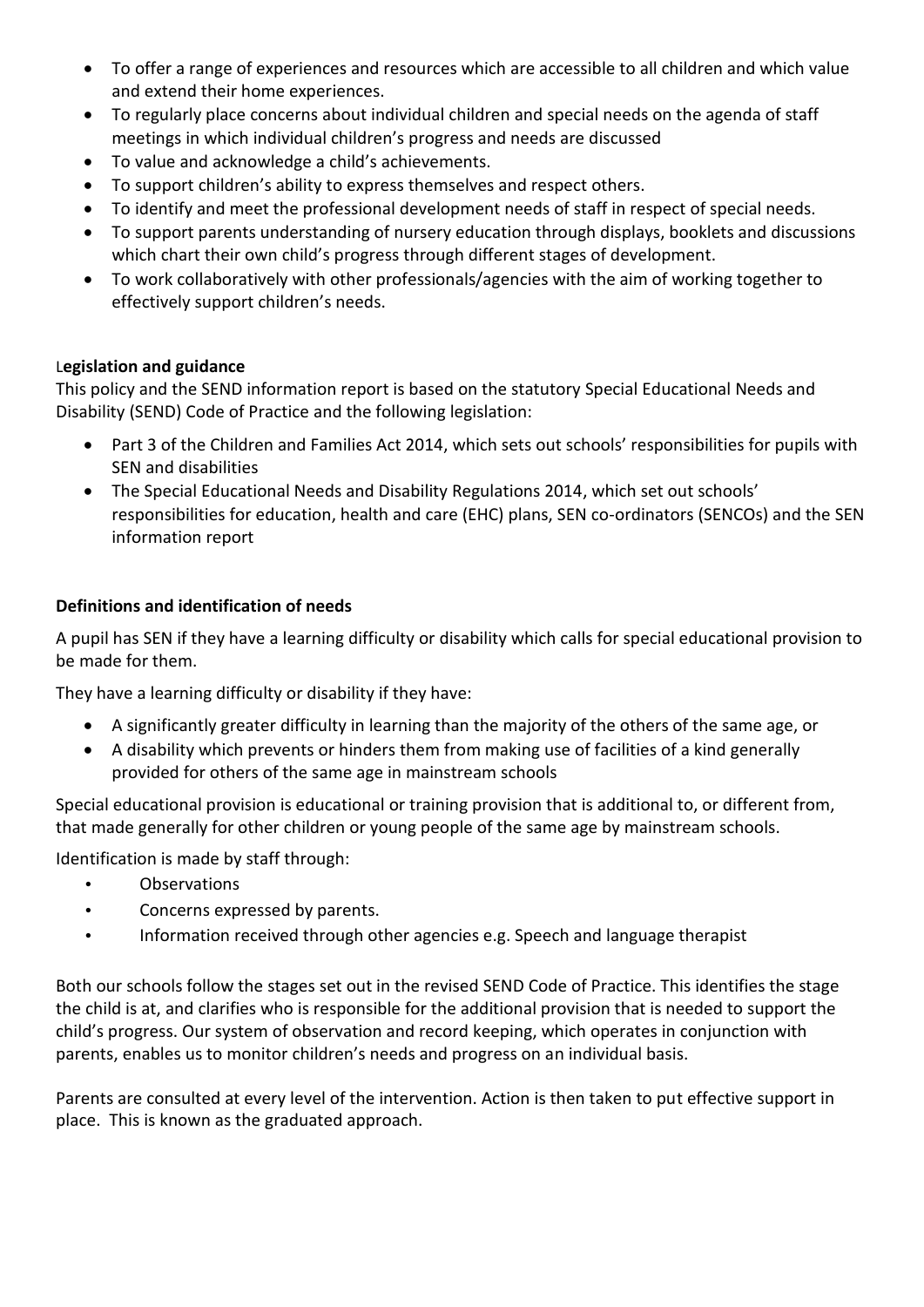Staff gather information through observations and assessments to identify any concerns, but also children's strengths.

- Concerns are shared with the school SENCO as soon as possible
- Parents/carers are consulted and any concerns discussed.
- An Individual Support Plan (ISP) is written by the class teacher with support from the SENCO and put into place.
- Provision for extra support is made within the resources of the nursery
- The staff team remain responsible for working with the child on a daily basis
- Any interventions are reviewed termly

#### **Review**

At the review it may be decided that

- The child may be considered to no longer have any special educational needs.
- Intervention may need to continue at this stage
- Interventions may need to be adapted
- Help from external agencies as well as further intervention is required.

# **Enhanced Specialist Provisions**

Our Specialist Provisions include children with a range of special educational and medical needs. All children have access to our mainstream nursery provision as well as a quiet learning space and a sensory room.

Each specialist provision has a specialist teacher and experienced specialist practitioners who have a wide range of skills which are used to support each child to develop to their full potential.

Children who attend our specialist provision have a higher staff to child ratio within the nursey. This means that the children are able to spend time 1:1 with adults or play in small groups.

Placements within our enhanced specialist provisions are allocated through consultation with the Local Authority or at the request of Health or Education. Alternatively, placements can be applied for internally via the school SENCO in conjunction with the Local Authority Early Years Specialist Teaching Team.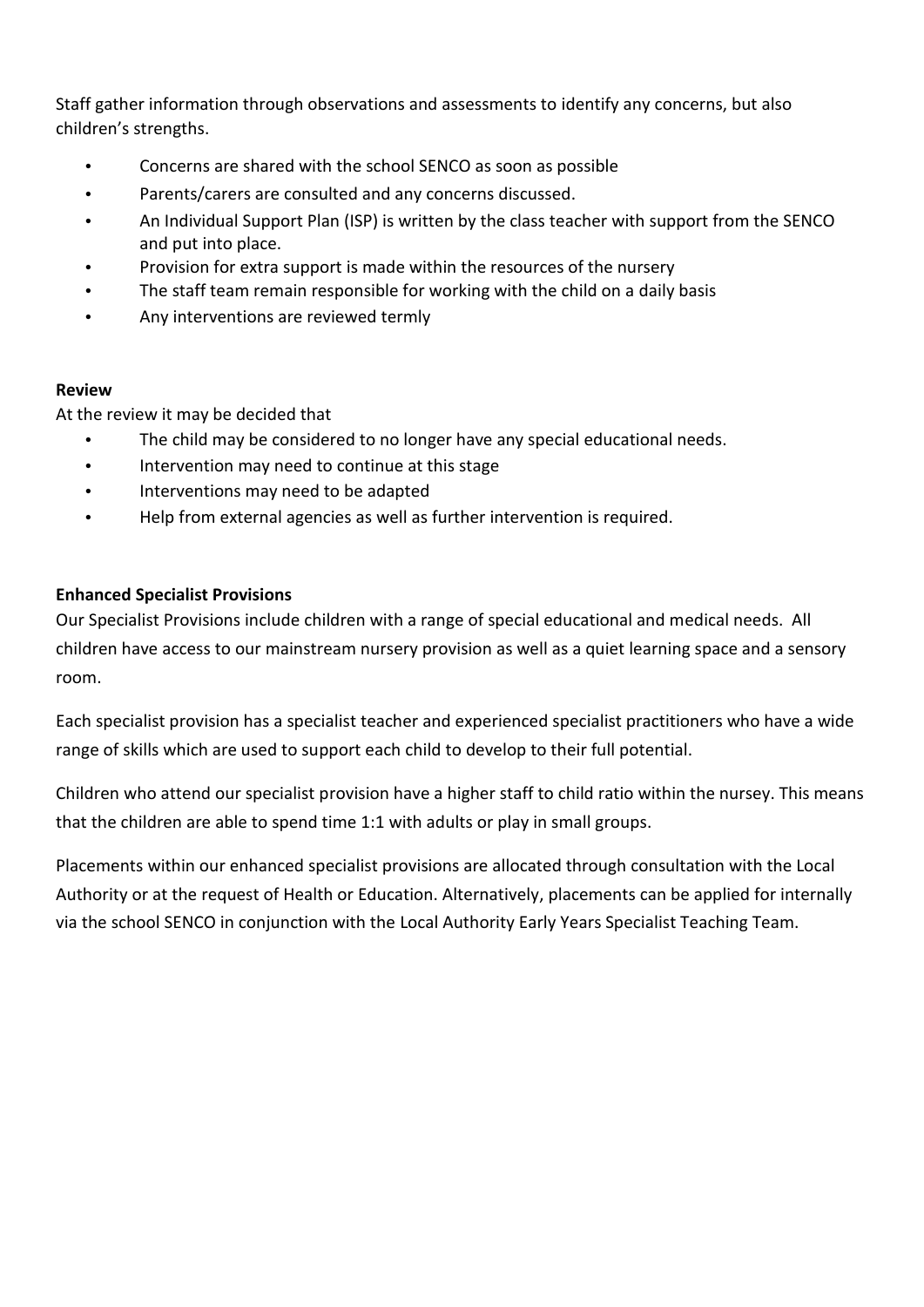# **Roles and responsibilities**

### **The SENCO**

The federation SENCO is Hannah Clark. She can be contacted via e-mail at [Hannah.clark@abbeygreen.org](mailto:Hannah.clark@abbeygreen.org)

They will:

- Work with the Headteacher and SEN governor to determine the strategic development of the SEN policy and provision in the school
- Have day-to-day responsibility for the operation of this SEN policy and the co-ordination of specific provision made to support individual pupils with SEN, including those who have EHC plans
- Provide professional guidance to colleagues and work with staff, parents, and other agencies to ensure that pupils with SEN receive appropriate support and high-quality teaching
- Advise on the graduated approach to providing SEN support
- Advise on the deployment of the school's delegated budget and other resources to meet pupils' needs effectively
- Be the point of contact for external agencies, especially the local authority and its support services
- Liaise with potential next providers of education to ensure that the school meets its responsibilities under the Equality Act 2010 with regard to reasonable adjustments and access arrangements
- Ensure the school keeps the records of all pupils with SEN up to date

#### **The federation SEND governor is Cath Webber**

The SEN governor will:

- Help to raise awareness of SEN issues at governing board meetings
- Monitor the quality and effectiveness of SEN and disability provision within the school and update the governing board on this
- Work with the headteacher and SENCO to determine the strategic development of the SEN policy and provision in the school

#### **The headteacher will:**

- Work with the SENCO and SEN governor to determine the strategic development of the SEN policy and provision within the school
- Have overall responsibility for the provision and progress of learners with SEN and/or a disability

#### **Class teachers**

Each class teacher is responsible for:

- The progress and development of every pupil in their class
- Working closely with any teaching assistants or specialist staff to plan and assess the impact of support and interventions and how they can be linked to classroom teaching
- Working with the SENCO to review each pupil's progress and development and decide on any changes to provision
- Ensuring they follow this SEN policy